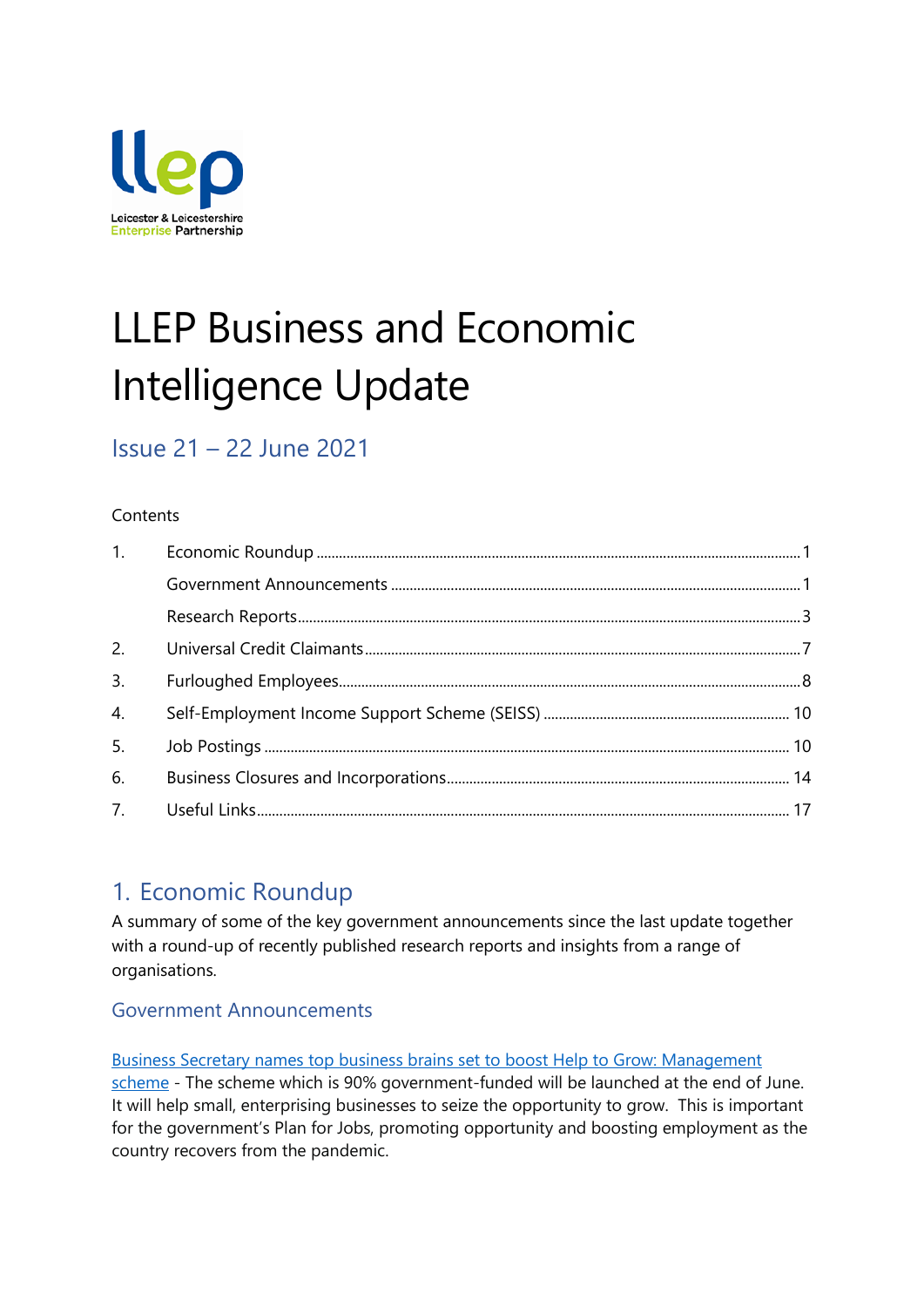The Help to Grow Management scheme is a new executive training programme delivered by the UK's leading business schools. This 12-week course will combine a practical curriculum with 1:1 mentoring from a business expert, peer-learning sessions to give businesses the opportunity to learn from one another, and an alumni network.

By the end of the programme participants will develop a tailored business growth plan to lead their business to its full potential.

Applications have opened for the first business schools. Businesses can also [register](https://helptogrow.campaign.gov.uk/) their interest in the [scheme.](https://helptogrow.campaign.gov.uk/) Courses will begin from the end of June.

[£166 million cash injection for green technology and 60,000 UK jobs](https://www.gov.uk/government/news/166-million-cash-injection-for-green-technology-and-60000-uk-jobs) - The green technology required to help the UK meet its world-leading climate change targets has been given a £166.5 million cash injection. This will drive forward developments in critical technology needed for a green industrial revolution including carbon capture, greenhouse gas removal and hydrogen

[One point three million employees move off furlough in March and April](https://www.gov.uk/government/news/plan-for-jobs-is-working-with-13-million-employees-moving-off-furlough-in-march-and-april) - Furlough numbers have fallen to their lowest level this year as the number of people relying on the scheme fell to 3.4 million.

- 1.3 million fewer employees accessed the furlough scheme in March and April
- the furlough scheme will remain in place until the end of September to ensure jobs are protected as businesses get back on their feet

Since the start of the pandemic, more than 11.5 million employees and 1.3 million employers have now been supported by the Coronavirus Job Retention Scheme.

New figures also show that 2.8 million individuals benefitted from the Self-Employment Income Support Scheme which has provided over £24 billion in support.

[Thirty towns to share £725 million to help communities build back better](https://www.gov.uk/government/news/thirty-towns-to-share-725-million-to-help-communities-build-back-better) - Funding announced for 30 towns (including Loughborough) in England to boost their local economies, create jobs and help them recover from the pandemic.

New Towns Deals will help them to grow their local economies, while creating new opportunities to reshape the look and feel of their areas.

The deals will help breathe new life into neglected areas or unused buildings by creating vibrant spaces for businesses, community events or much needed new homes.

- Investment will boost local economies, create jobs and new homes, and improve skills
- It will also help transform public spaces, deliver green transport links and revamp cultural and tourist attractions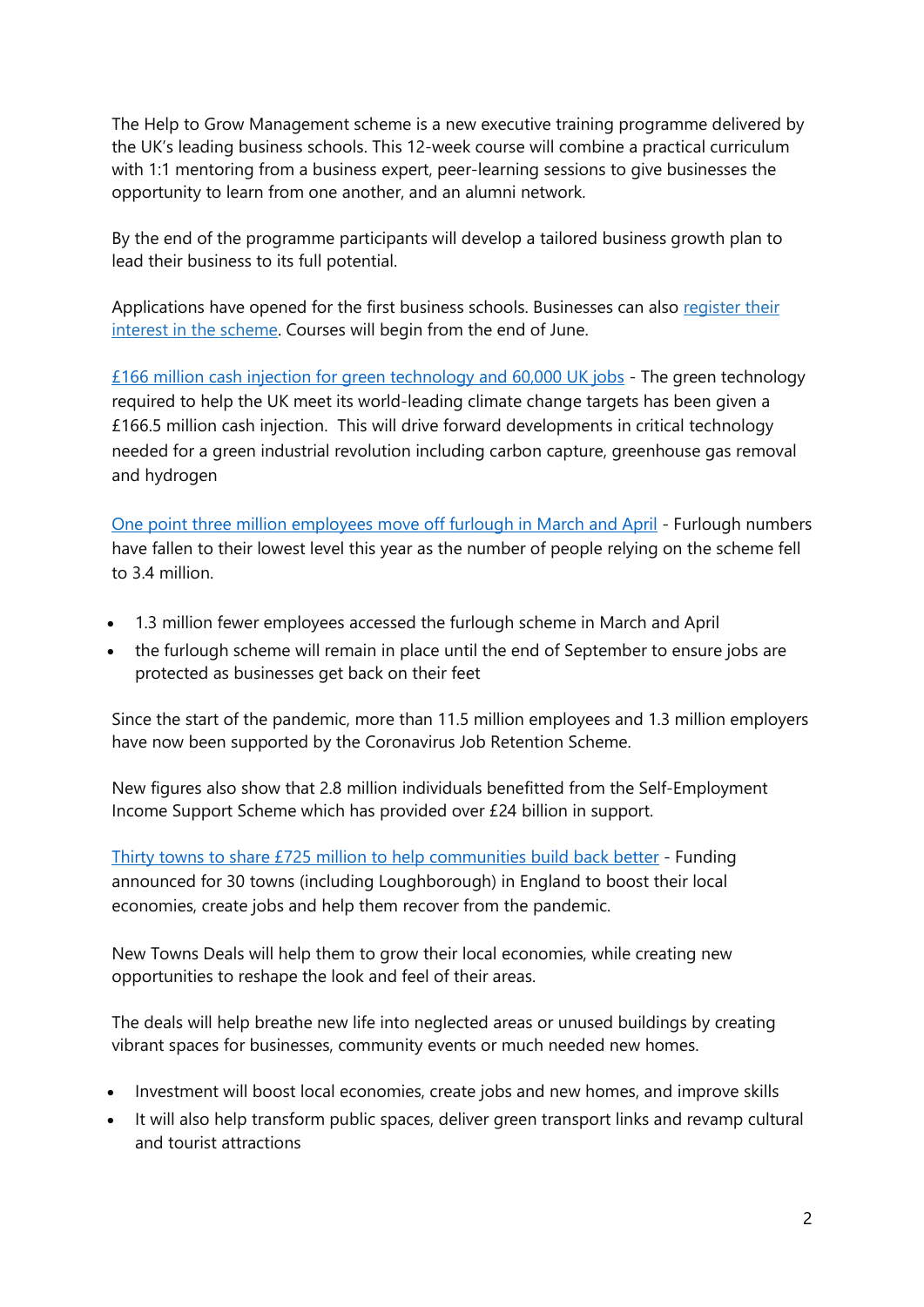[Government extends business support measures](https://www.gov.uk/government/news/government-extends-business-support-measures) - The Government has extended temporary insolvency measures providing further support to businesses during the pandemic.

Regulations will be made that will mean those restriction on statutory demands and winding up petitions will remain for a further three months until the 30/09/2021 to protect companies from creditor enforcement action where their debts relate to the pandemic.

### <span id="page-2-0"></span>Research Reports

None

### Claimant Count

In May 2021 the claimant rate in the Leicester and Leicestershire area was 4.9%. This translates to 33,070 claimants. In April the figure was 5.2% (34,835). At a national level the claimant rate was 6.1%. This is 1.2 percentage points higher than the local figure.

The picture is very different in the city and county with Leicester having a claimant rate of 7.4% and Leicestershire 3.6%. This is a difference of 3.8 percentage points. Leicester's claimant rate is 1.3 percentage points higher than the England average (6.1%).



*Figure 1 LLEP Area Claimant Count (%) March 20 – May 2021 Source: ONS*

Of the 33,070 claimants over half (52.8% or 17,475) were based in Leicester.

In March 2020 the claimant rate was 2.3% (or 15,145). Between March 2020 and the end of May 2021 the claimant rate increased by 2.6 percentage points to 4.9% (33,070). This translates to an additional 17,925 claimants or a percentage increase of 118%.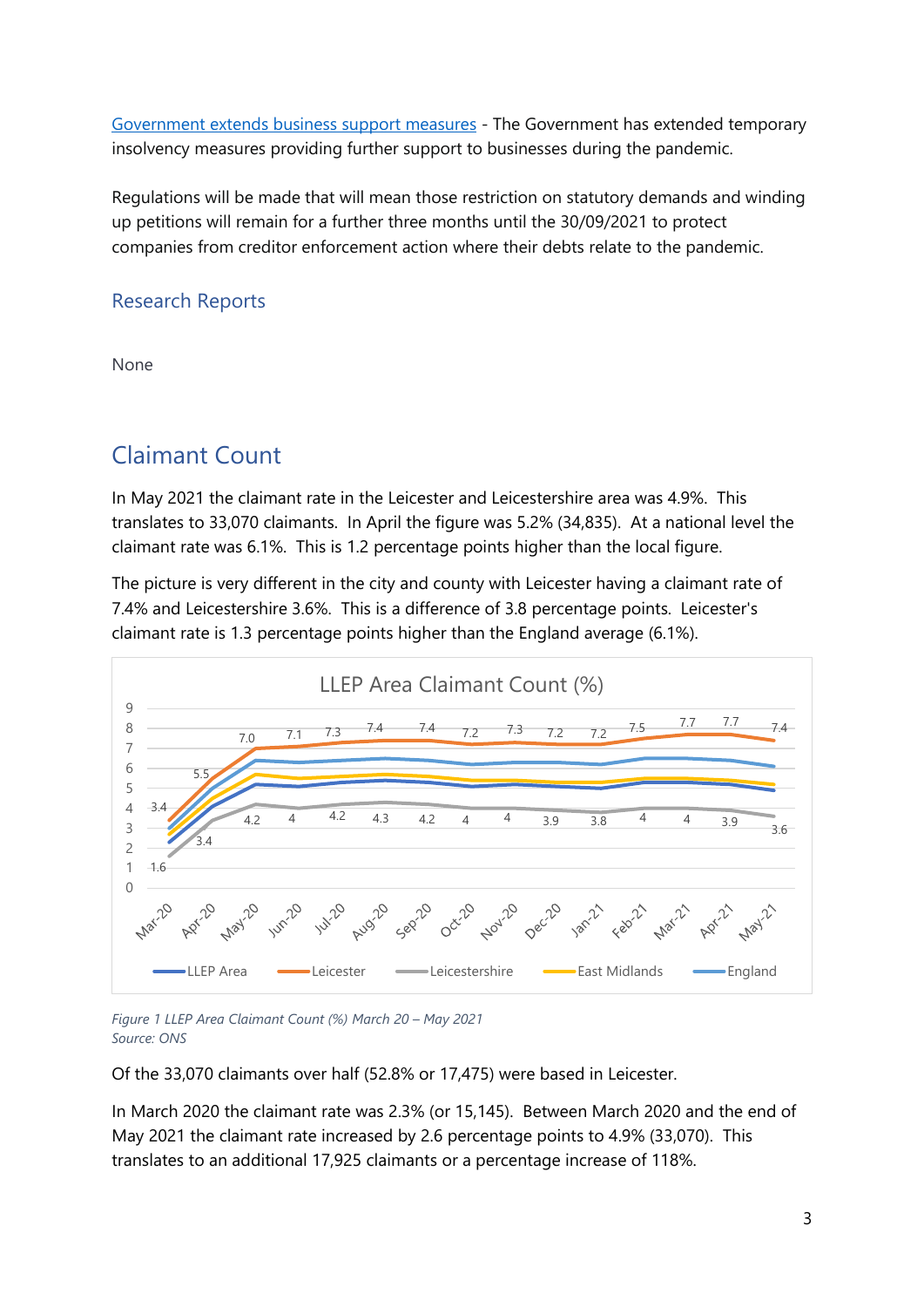

*Figure 2 LLEP Area Claimant Count March 2020 - May 2021* Source: ONS

In the Leicester and Leicestershire area over the period March to August 2020 the number of claimants rose from 15,145 to 36,025. This was a rise of 20,880 claimants. The majority of this was experienced over the period March to May 2020.

From January to March 2021 there was growth in the number of claimants, April and May however have seen falls in the number of claimants.

Since the initial rises in claimants last year the claimant rate has been relatively static with little movement. The initial shock caused by the Corona virus continues and the uncertainty that it brought remains a feature of local and national economies. Initial figures for May 2021 (which will be revised) show a significant drop in claimants (1,795 claimants or 0.3 percentage points).

The pandemic has affected all age groups. Figures for May 2021 demonstrate that there were on average a larger share of 18-24 years olds (5.7%) who were claimants than 25-49 years olds (5.5%) and claimants that were 50 and over (4%).

From March 2020 the number of claimants who were 18-24 grew by 3.1 percentage points, those who were 24-49 by 2.9 percentage points and those who were 50+ by 2.3 percentage points. Nationally the claimant rates were significantly higher for 18-24 years olds (8.4%), 25-49 years olds (6.7%) and those who are 50 and over (4.8%).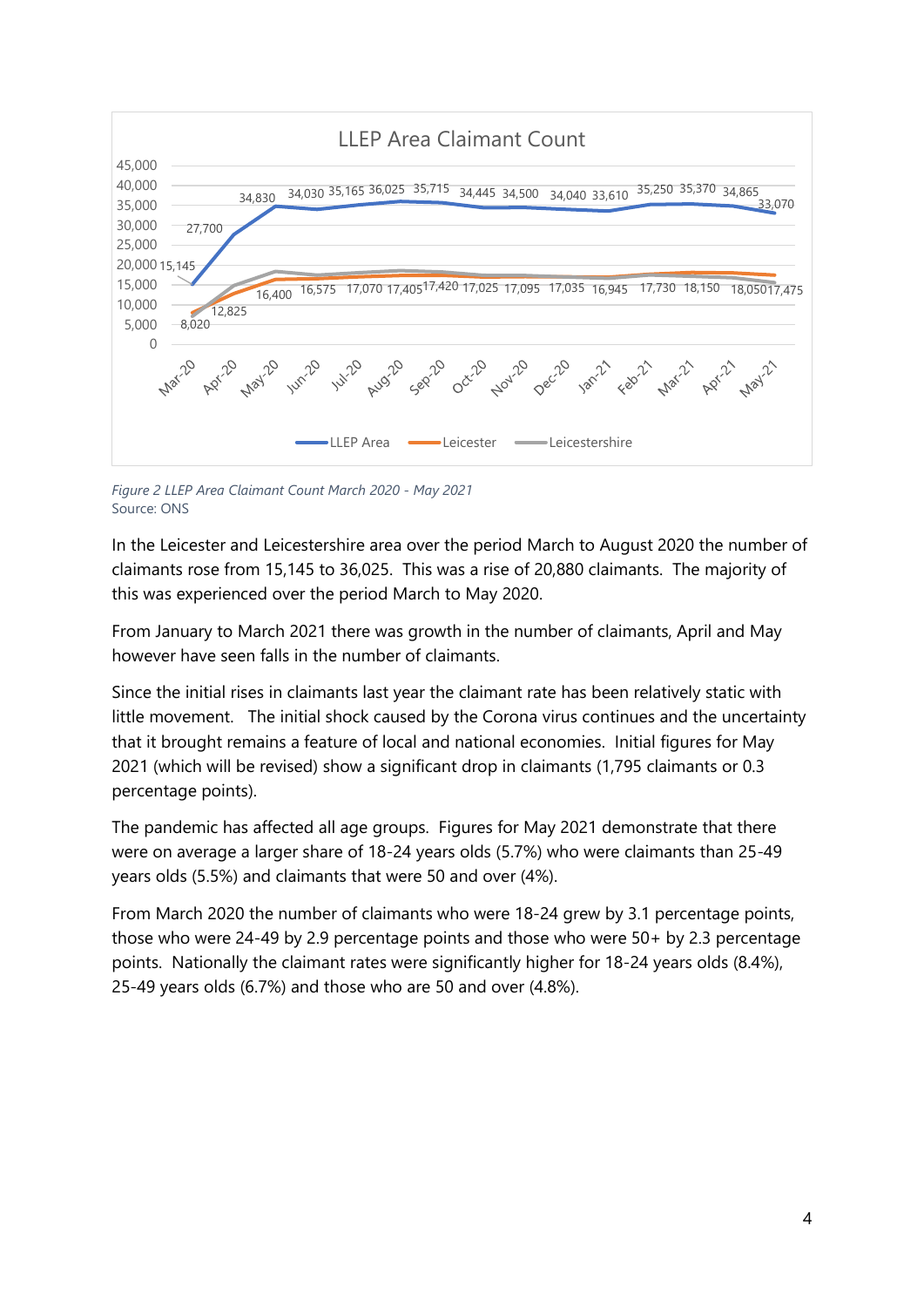

*Figure 3 LLEP Area Claimant Count by Age (%) March 2020 – May 2021 Source: ONS*

Figure 4 demonstrates the claimant rate for 18-24 years olds for the Leicester and Leicestershire area and its component parts.



*Figure 4 LLEP Area Claimant Count by Claimants Aged 18-24 (%) March 2020 – May 2021 Source: ONS*

Nineteen thousand two hundred (58%) claimants were male and 13,870 (42%) were female.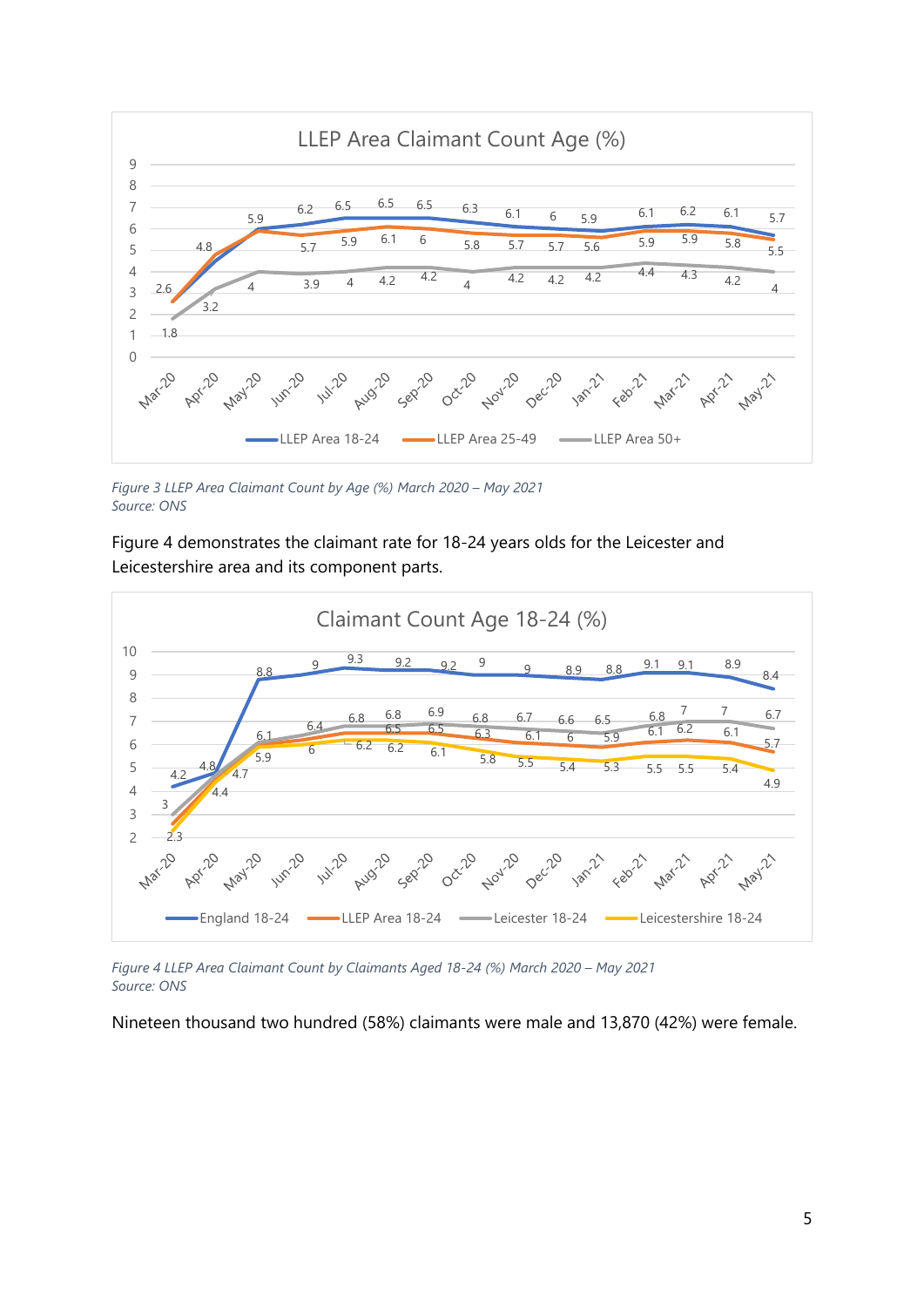

*Figure 5 LLEP Area Claimant Count by Gender (%) March 2020 - May 2021 Source: ONS*

Figure 6 demonstrates the number of claimants in the Leicester and Leicestershire area over the period May 2013 to May 2021.



*Figure 6 LLEP Area Claimant Count April 2013 – May 2021 Source: ONS*

Figure 7 demonstrates the number of claimants at a district level.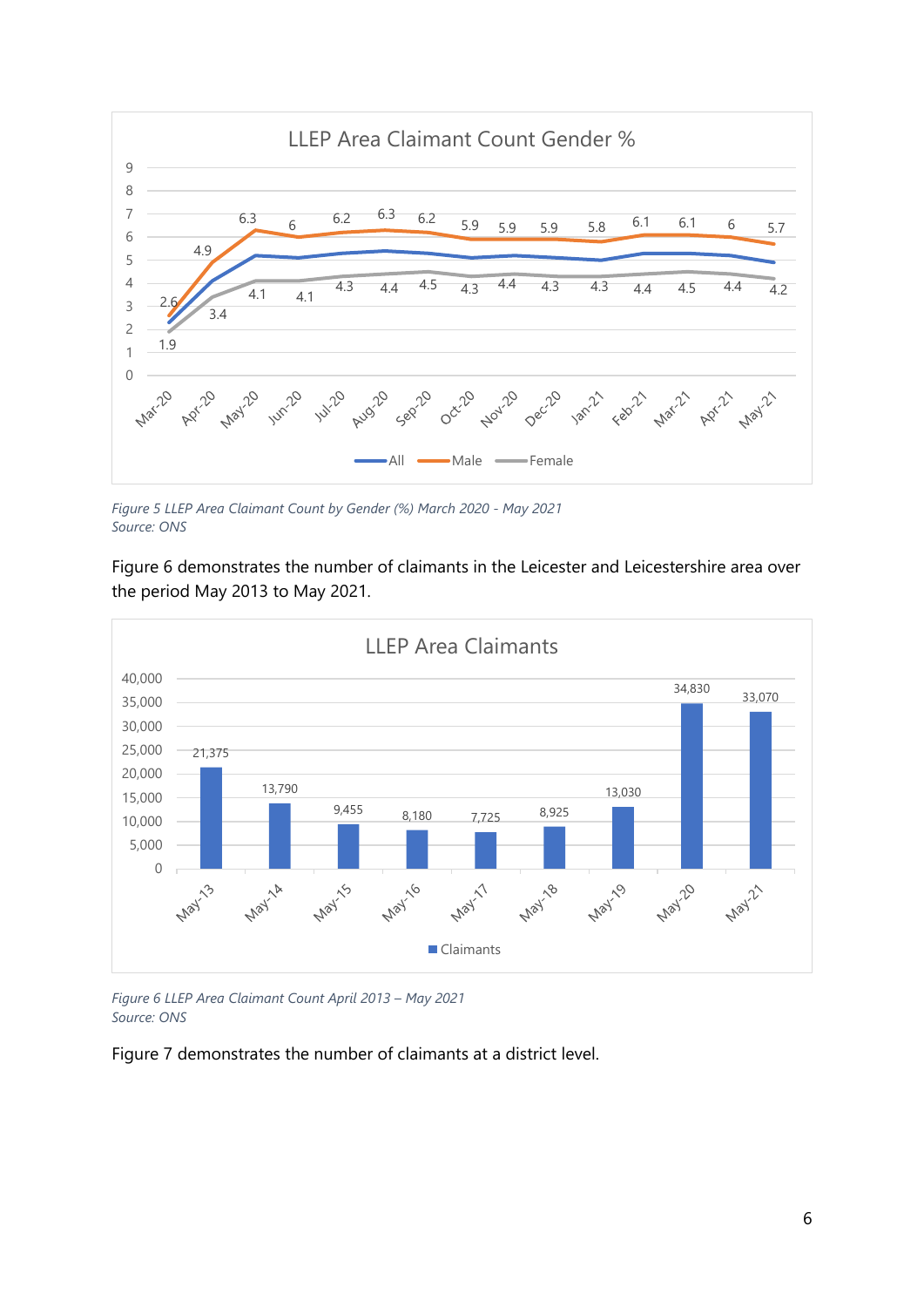

*Figure 7 LLEP Area District Claimant Count March 2020 – May 2021 Source: ONS*

For more detailed data on Job Seekers Allowance and Universal Credit claimant count data by district, visit the **[Unemployment Dashboard](https://public.tableau.com/profile/r.i.team.leicestershire.county.council#!/vizhome/UnemploymentDashboard_4/JSA)** on the LSR Portal.

# <span id="page-6-0"></span>2. Universal Credit Claimants

Universal Credit claimants are placed in a conditionality group based on their circumstances and work capability and this determines what is expected of them during their claim.

In the Leicester and Leicestershire area most of the claimants are in either the working conditionality group or the searching/planning/preparing for work group.

When compared to March figures for 2020, all three groups have seen growth in numbers. At 36,567 those searching, planning, or preparing for work in May 2021 have become smaller over the last month (April to May). Those working has gone up.

Since March 2020 there has been a steady rise in the number of people who are not seeking work/ have no work requirements with numbers more than doubling during the period. In March 2020 the figure was 10,997 and in May 2021 it was 17,506. This may a direct result of those accessing the furlough scheme.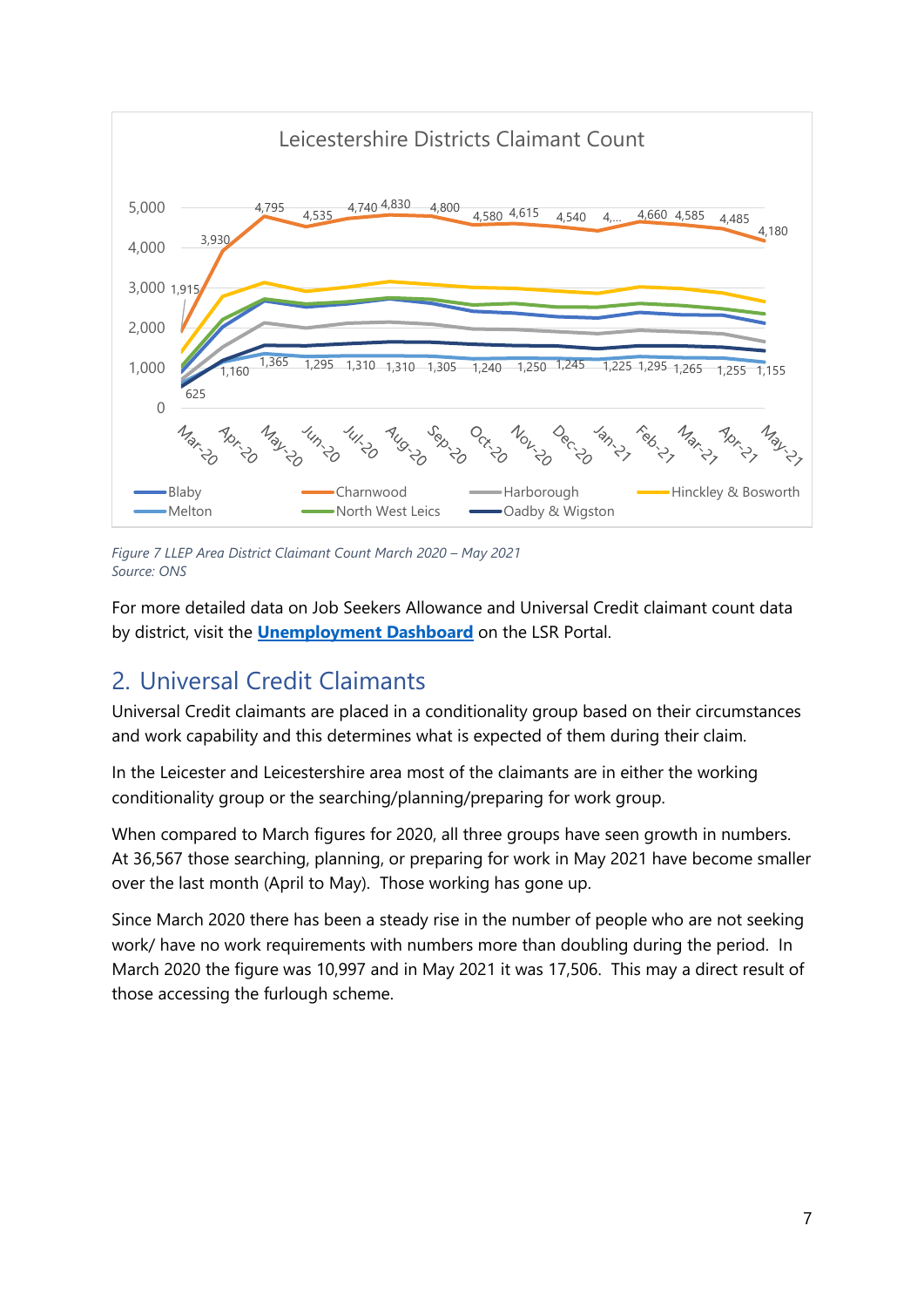

*Figure 8 LLEP Area Universal Credit Claimant Count by Conditionality Group March 2020 – May 2021 Source: DWP via Stat-Xplore* 

|                                      | Mar-<br>20 | Apr-<br>20 | May-<br>20 | Jan-<br>21 | Feb-<br>21 | Mar-<br>21 | Apr-<br>21 | May-<br>21 |
|--------------------------------------|------------|------------|------------|------------|------------|------------|------------|------------|
| Search/ planning/ preparing for work | 17,753     | 29,582     | 36,553     | 35,290     | 37,177     | 37,710     | 37,759     | 36,567     |
| Working                              | 14,139     | 20.637     | 27,524     | 36,155     | 34,639     | 34,236     | 33,541     | 35,242     |
| No work requirements                 | 10,997     | 12,102     | 12,574     | 15,541     | 16,049     | 16,509     | 16,982     | 17,506     |

Table 1: *LLEP Area Universal Credit Claimant Count by Conditionality Group March 2020 – May 2021 Source: DWP via Stat-Xplore* 

# <span id="page-7-0"></span>3. Furloughed Employees

The information below is provided by Her Majesty's Revenue and Customs (HMRC) and are statistics that relate to the Governments Job Retention Scheme.

Table 2 provides an understanding of the take up of the scheme by showing the percentage of eligible employments furloughed for the months July 2020 to April 2021. Data is available for areas contained within the Leicester and Leicestershire area and can be compared with an England average.

Figures for April demonstrate that other than Leicester (which is in line with the average), local take-up is below average. In North West Leicestershire it was 9%.

The latest figures show a fall in the take up of the scheme in all the areas identified.

The government is set to continue to keep paying 80 percent of furloughed workers' wages until September 2021.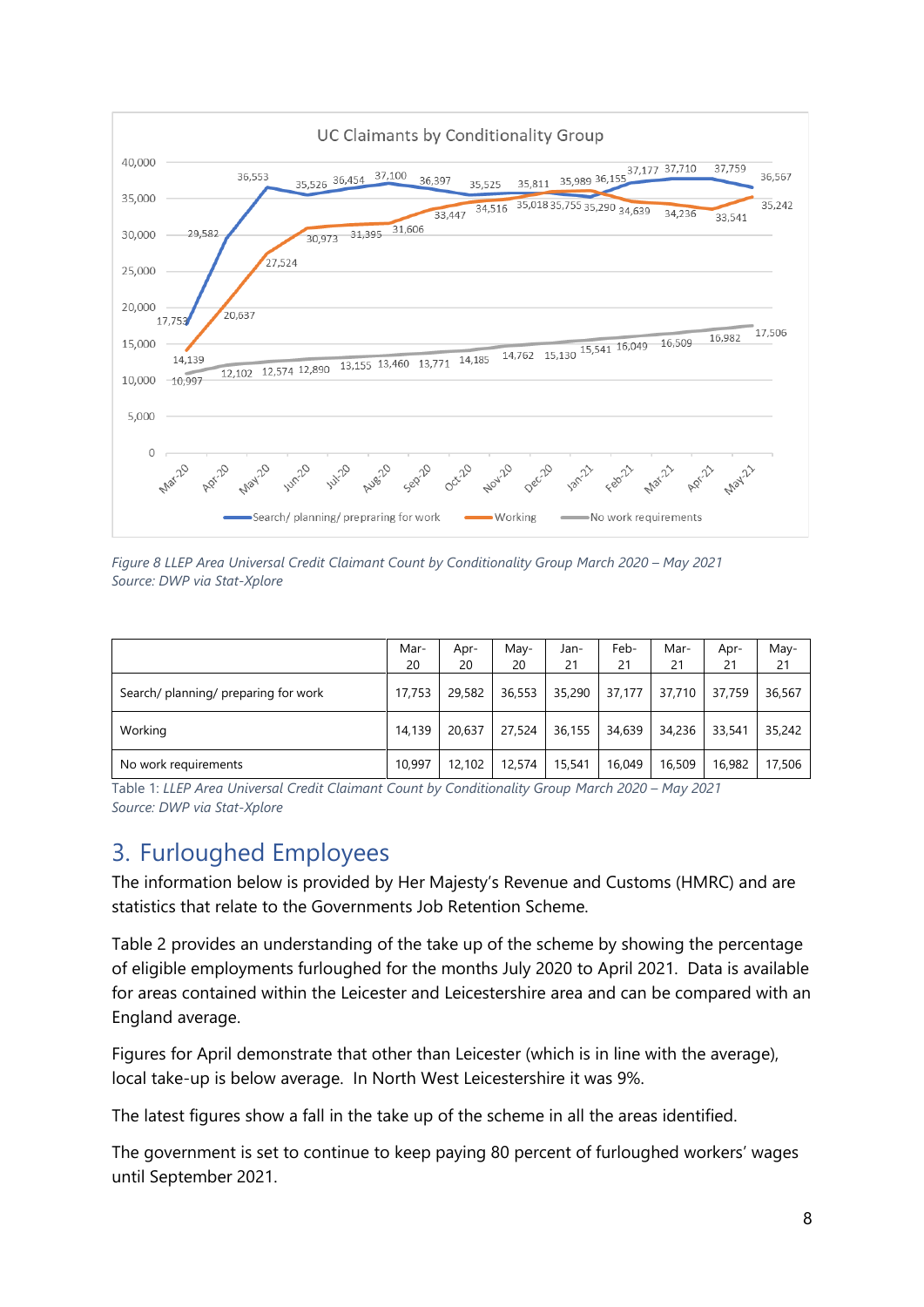| Area                        | July | August | September | October | November | December | January | February | March | April |
|-----------------------------|------|--------|-----------|---------|----------|----------|---------|----------|-------|-------|
| Blaby                       | 17%  | 13%    | 9%        | 8%      | 12%      | 12%      | 15%     | 15%      | 13%   | 11%   |
| Charnwood                   | 17%  | 12%    | 9%        | 7%      | 12%      | 12%      | 15%     | 15%      | 14%   | 11%   |
| England                     | 17%  | 12%    | 9%        | 7%      | 13%      | 13%      | 15%     | 15%      | 15%   | 11%   |
| Harborough                  | 17%  | 13%    | 10%       | 8%      | 13%      | 13%      | 15%     | 15%      | 14%   | 11%   |
| Hinckley &<br>Bosworth      | 16%  | 12%    | 9%        | 7%      | 11%      | 12%      | 14%     | 14%      | 13%   | 10%   |
| Leicester                   | 17%  | 12%    | 9%        | 7%      | 13%      | 14%      | 15%     | 15%      | 15%   | 12%   |
| Melton                      | 16%  | 12%    | 9%        | 7%      | 12%      | 12%      | 15%     | 15%      | 13%   | 11%   |
| <b>NW</b><br>Leicestershire | 16%  | 11%    | 8%        | 7%      | 11%      | 10%      | 13%     | 13%      | 12%   | 9%    |
| Oadby &<br>Wigston          | 18%  | 13%    | 10%       | 8%      | 12%      | 13%      | 15%     | 15%      | 14%   | 12%   |

*Table 2. Uptake of Job Retention Scheme, % of Employments in the LLEP Area Source: HMRC*

#### Figure 9 and Table 3 demonstrate the total employments on furlough as of the 30/04/2021.

#### HMRC Furlough Statistics - overall numbers



Total employments on furlough at 30 April (provisional)

*Figure 9 Total Employments Furloughed at 3) April 2021 Source: HMRC*

| Blaby | Charnwood | Harborough | Hinckley &<br><b>Bosworth</b> | Leicester | Melton | <b>NW</b><br>Leicestershire | Oadby &<br>Wigston |
|-------|-----------|------------|-------------------------------|-----------|--------|-----------------------------|--------------------|
| 5,000 | 8,500     | 4.700      | 5,300                         | 18,400    | 2,500  | 4,500                       | 2,900              |

*Table 3. Total Employments Furloughed at 30 April 2021 Source: HMRC*

For more detail including East Midlands comparators see the **[Furloughed Staff Dashboard](https://public.tableau.com/profile/r.i.team.leicestershire.county.council#!/vizhome/Covid-19Furloughedstaff/Furloughedstaffdata)** on the LSR Portal.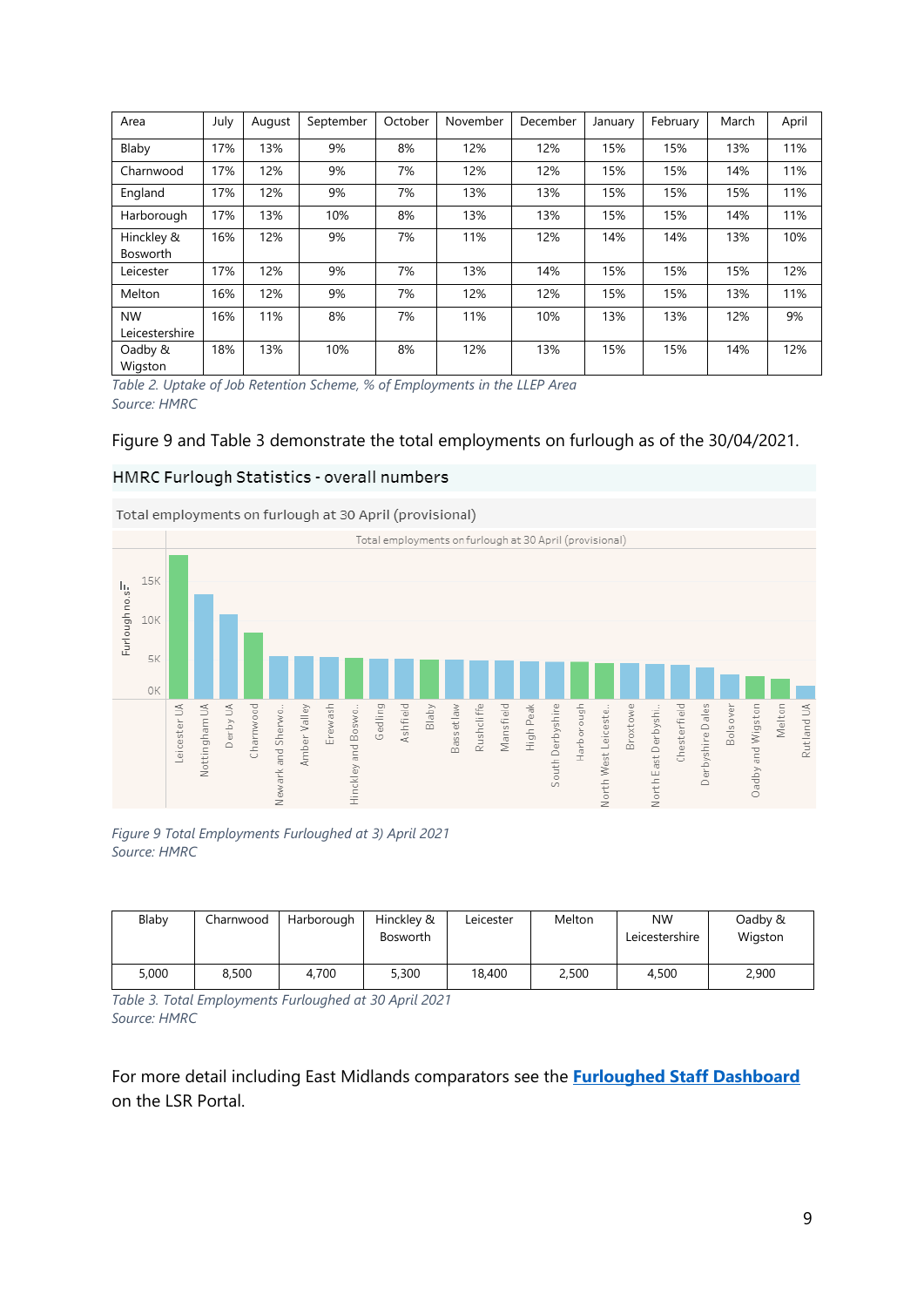# <span id="page-9-0"></span>4. Self-Employment Income Support Scheme (SEISS)

HMRC have published data on the numbers claiming support through the Self Employment Income Support Scheme.

Table 4 provides an understanding of the take up rate of the Self-Employment Income Support Scheme.

|                                             | Leicester | Blaby | Charnwood | Harborough | Hinckley<br>&<br>Bosworth | Melton | NW Leics. | Oadby &<br>Wigston |
|---------------------------------------------|-----------|-------|-----------|------------|---------------------------|--------|-----------|--------------------|
| Total no. of<br>claims made                 | 6,400     | 2,500 | 3,600     | 2,200      | 2,600                     | 1,100  | 2,100     | 1,200              |
| Total potentially<br>eligible<br>population | 11,600    | 5,100 | 7,500     | 5,000      | 5,400                     | 2,700  | 4,600     | 2,300              |
| Total take-up<br>rate                       | 0.6       | 0.5   | 0.5       | 0.4        | 0.5                       | 0.4    | 0.5       | 0.5                |

*Table 4. SEISS Uptake in LLEP Area Source: HMRC*

For more detail in relation to the Self Employment Income Support Scheme (SEISS) see the **[Furloughed Staff Dashboard](https://public.tableau.com/profile/r.i.team.leicestershire.county.council#!/vizhome/Covid-19Furloughedstaff/Furloughedstaffdata)** on the LSR Portal.

# <span id="page-9-1"></span>5. Job Postings

EMSI job posting data is drawn from a range of sources and provides timely data on how the trend in the number of live job adverts is changing in the Leicester and Leicestershire area by occupation and geography.

However, the number of job adverts being posted is not a direct measure of labour force demand. Job adverts may not be removed from online job vacancy boards immediately once a position is filled, so the data may not fully reflect companies who have halted active recruitment.

The data is compiled from multiple job vacancy boards and adverts may still be considered "live" if the posting is still live on any board, even when it has already been removed from an alternative source.

The scope of online job adverts does not fully capture the region's economic activity because of differing advertising methods, for example, casual work may be advertised by word-ofmouth.

Table 5 demonstrates unique job postings by occupation for May 2021. These are compared with March 2020, May 2020 and April 2021. Standard Occupation Codes are at a two-digit level.

The unique Job posting figure for May 2021 is higher than May 2020 by 15,606 (38,050 compared to 22,444). This is a rise of 69.5%.

Over the last month the number of job postings grew from 35,486 to 38,050. This is a rise of 2,564 postings or 7.2%%.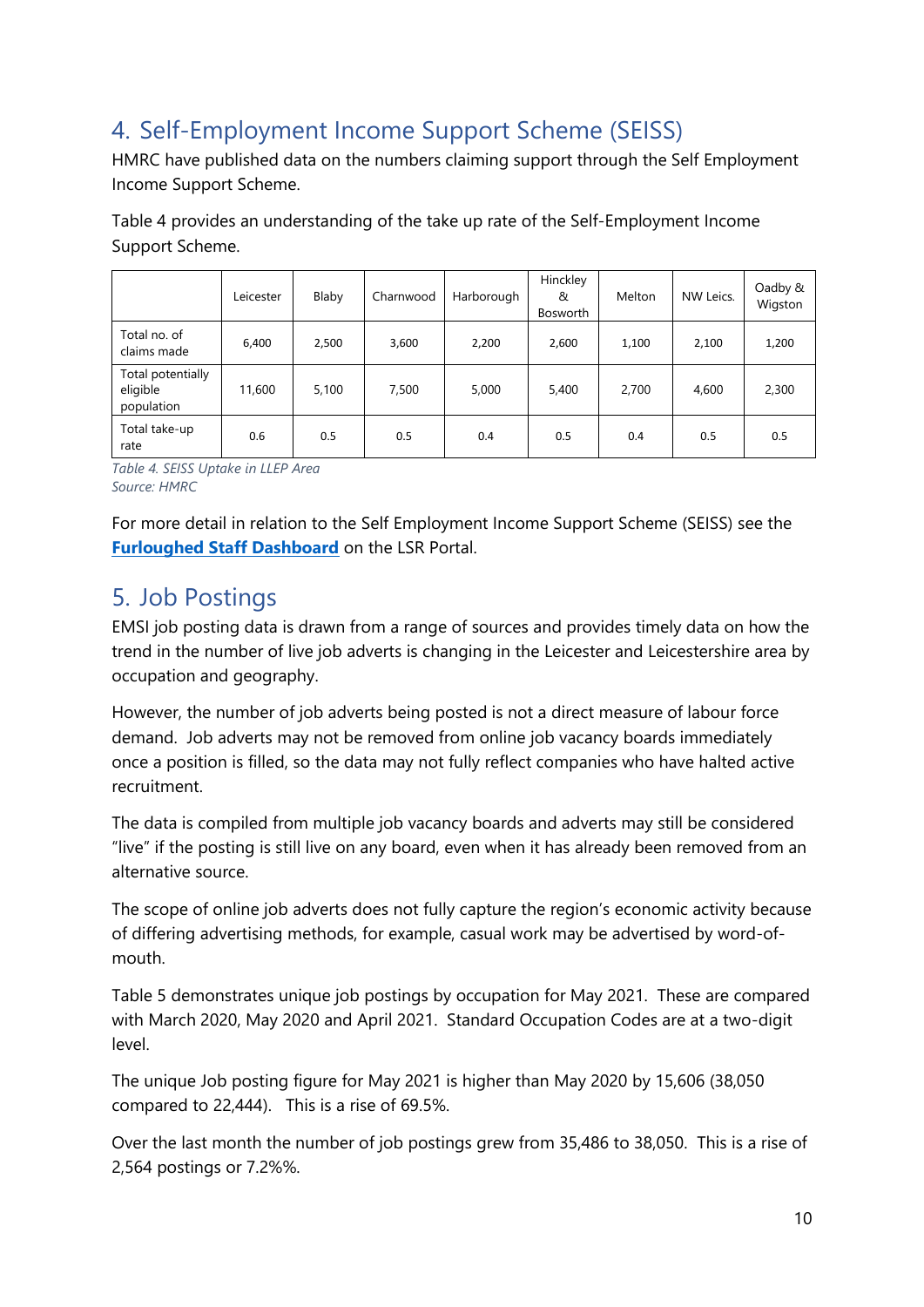In terms of numbers, over the last year there have been rises in job postings in all the occupation areas.

In the last month of the 25 occupation areas 2 saw falls in the number of job postings (Health Professionals and Business, Media and Public Service Professionals).

Over the last year the occupation areas that saw the largest growth in the number of unique job postings were:

- Science, Research, Engineering and Technology Professionals
- Business and Public Service Associate Professionals
- Administrative Occupations
- Skilled Metal, Electrical and Electronic Trades
- Transport and Mobile Machine Drivers and Operatives,
- Elementary Administration and Service Occupations,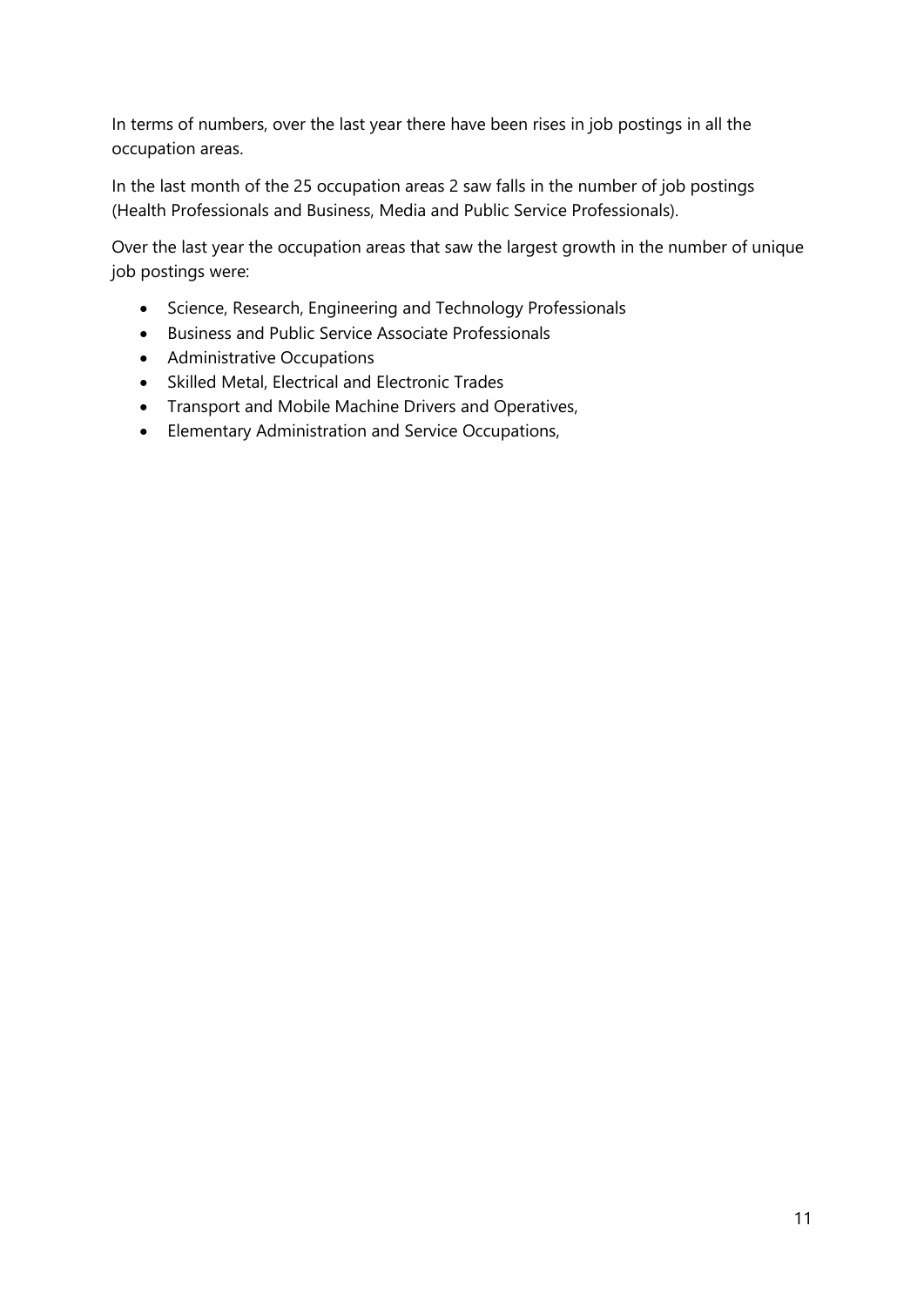| $\overline{2}$ | Occupation                                                  | Mar 2020 | May            | Apr 2021 | May      | Annual | Annual | Growth         | %           | Cumulative | Cumulative |
|----------------|-------------------------------------------------------------|----------|----------------|----------|----------|--------|--------|----------------|-------------|------------|------------|
| Digit          |                                                             | Unique   | 2020           | Unique   | 2021     | Growth | Growth | Apr to         | Growth      | Growth     | Growth %   |
| SOC            |                                                             | Postings | Unique         | Postings | Unique   |        | %      | May            | Apr to      | from Mar   | from Mar   |
|                |                                                             |          | Postings       |          | Postings |        |        | 2021           | May<br>2021 | 2020       | 2020       |
| 11             | Corporate Managers and Directors                            | 1,561    | 1,170          | 2.042    | 2.048    | 878    | 75.0   | 6              | 0.3         | 487        | 31.2       |
| 12             | Other Managers and Proprietors                              | 527      | 467            | 581      | 599      | 132    | 28.3   | 18             | 3.1         | 72         | 13.7       |
| 21             | Science, Research, Engineering and Technology Professionals | 2,693    | 1,980          | 3,292    | 3,487    | 1,507  | 76.1   | 195            | 5.9         | 794        | 29.5       |
| 22             | <b>Health Professionals</b>                                 | 1,787    | 1,664          | 1,982    | 1,923    | 259    | 15.6   | (59)           | $-3.0$      | 136        | 7.6        |
| 23             | Teaching and Educational Professionals                      | 1,334    | 1,396          | 1,239    | 1,455    | 59     | 4.2    | 216            | 17.4        | 121        | 9.1        |
| 24             | Business, Media and Public Service Professionals            | 1,732    | 1,271          | 2,150    | 2,119    | 848    | 66.7   | (31)           | $-1.4$      | 387        | 22.3       |
| 31             | Science, Engineering and Technology Associate Professionals | 1,385    | 987            | 1,666    | 1,785    | 798    | 80.9   | 119            | 7.1         | 400        | 28.9       |
| 32             | Health and Social Care Associate Professionals              | 372      | 305            | 366      | 446      | 141    | 46.2   | 80             | 21.9        | 74         | 19.9       |
| 33             | <b>Protective Service Occupations</b>                       | 29       | $\overline{7}$ | 51       | 58       | 51     | 728.6  | $\overline{7}$ | 13.7        | 29         | 100.0      |
| 34             | Culture, Media and Sports Occupations                       | 412      | 280            | 344      | 410      | 130    | 46.4   | 66             | 19.2        | (2)        | (0.5)      |
| 35             | <b>Business and Public Service Associate Professionals</b>  | 4,601    | 2,952          | 4,955    | 5,158    | 2,206  | 74.7   | 203            | 4.1         | 557        | 12.1       |
| 41             | <b>Administrative Occupations</b>                           | 2,933    | 1,803          | 3,122    | 3,509    | 1,706  | 94.6   | 387            | 12.4        | 576        | 19.6       |
| 42             | Secretarial and Related Occupations                         | 429      | 273            | 311      | 389      | 116    | 42.5   | 78             | 25.1        | (40)       | (9.3)      |
| 51             | Skilled Agricultural and Related Trades                     | 34       | 28             | 45       | 54       | 26     | 92.9   | 9              | 20.0        | 20         | 58.8       |
| 52             | Skilled Metal, Electrical and Electronic Trades             | 1,959    | 1,445          | 2,659    | 2,801    | 1,356  | 93.8   | 142            | 5.3         | 842        | 43.0       |
| 53             | Skilled Construction and Building Trades                    | 502      | 304            | 832      | 887      | 583    | 191.8  | 55             | 6.6         | 385        | 76.7       |
| 54             | Textiles, Printing and Other Skilled Trades                 | 638      | 374            | 485      | 607      | 233    | 62.3   | 122            | 25.2        | (31)       | (4.9)      |
| 61             | <b>Caring Personal Service Occupations</b>                  | 2,053    | 1,932          | 2,183    | 2,351    | 419    | 21.7   | 168            | 7.7         | 298        | 14.5       |
| 62             | Leisure, Travel and Related Personal Service Occupations    | 187      | 136            | 172      | 205      | 69     | 50.7   | 33             | 19.2        | 18         | 9.6        |
| 71             | Sales Occupations                                           | 665      | 377            | 588      | 690      | 313    | 83.0   | 102            | 17.3        | 25         | 3.8        |
| 72             | <b>Customer Service Occupations</b>                         | 668      | 471            | 636      | 748      | 277    | 58.8   | 112            | 17.6        | 80         | 12.0       |
| 81             | Process, Plant and Machine Operatives                       | 449      | 293            | 683      | 763      | 470    | 160.4  | 80             | 11.7        | 314        | 69.9       |
| 82             | Transport and Mobile Machine Drivers and Operatives         | 1,587    | 871            | 2,031    | 2,172    | 1,301  | 149.4  | 141            | 6.9         | 585        | 36.9       |
| 91             | Elementary Trades and Related Occupations                   | 279      | 181            | 499      | 532      | 351    | 193.9  | 33             | 6.6         | 253        | 90.7       |
| 92             | Elementary Administration and Service Occupations           | 1,929    | 1,477          | 2,572    | 2,854    | 1,377  | 93.2   | 282            | 11.0        | 925        | 48.0       |
| Total          |                                                             | 30.745   | 22,444         | 35,486   | 38,050   | 15,606 | 69.5   | 2,564          | 7.2         | 7,305      | 23.8       |

*Table 5 LLEP Area Job Postings by Standard Occupation Codes Source: EMSI*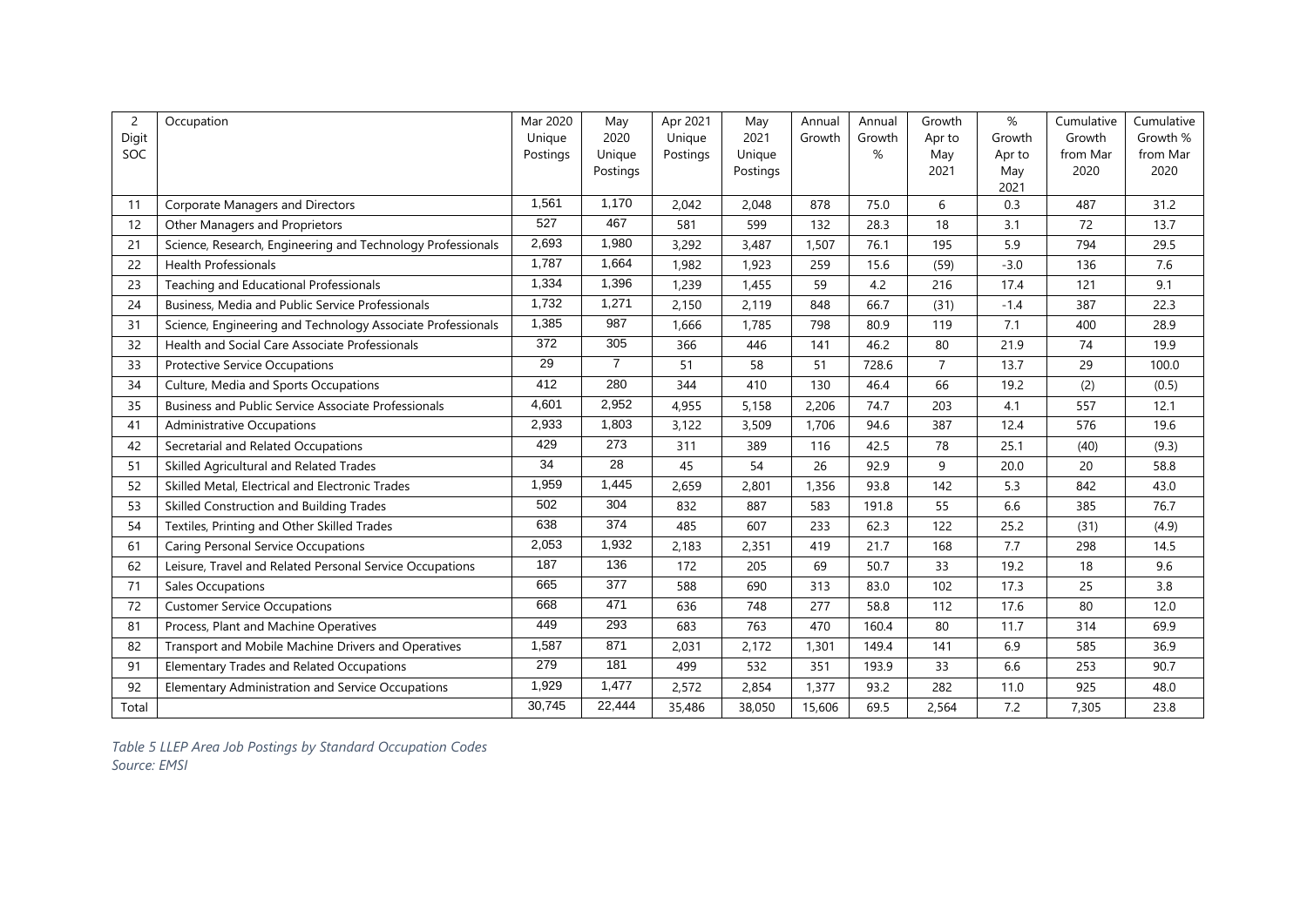Table 6 demonstrates job posting numbers by district area. Figures for all the areas identified are higher this year than last year. Area Jul-20 Jan-21 Feb-21

| Area                         | $\overline{0}$<br>Vay | $\overline{c}$<br>iur | $\Omega$<br>ョ | 50<br>Aug | $\Omega$<br>Sep | $-20$<br>ģ | $\overline{c}$<br>$\frac{5}{2}$ | 50<br>й<br>О | 21<br>Jan | $\overline{c}$<br><b>G</b> b | 21<br>var. | 21<br>ĀÞ | $\overline{\phantom{0}}$<br>$\sim$<br>VeW |
|------------------------------|-----------------------|-----------------------|---------------|-----------|-----------------|------------|---------------------------------|--------------|-----------|------------------------------|------------|----------|-------------------------------------------|
| Blaby                        | 640                   | 799                   | 1,027         | 1,286     | 1,469           | 1,703      | 1,742                           | 1,757        | 1,727     | 1,355                        | 1,751      | 1,707    | 1,719                                     |
| Charnwood                    | 3,361                 | 3,811                 | 3,951         | 4,317     | 4,850           | 5,558      | 5,773                           | 5,639        | 5,446     | 4,695                        | 5,628      | 5,563    | 6,266                                     |
| Harborough                   | 1,598                 | 1,592                 | 1,890         | 2,114     | 2,487           | 2,756      | 2,561                           | 2,308        | 2,209     | 1,828                        | 2,409      | 2,435    | 2,648                                     |
| Hinckley &<br>Bosworth       | 1,615                 | 1,889                 | 2,138         | 2,465     | 2,728           | 3,115      | 3,211                           | 2,997        | 2,880     | 2,574                        | 3,450      | 3,856    | 4,186                                     |
| Leicester                    | 11,696                | 11,535                | 12,076        | 12,392    | 13,550          | 14,789     | 14,913                          | 14,757       | 14,357    | 12,061                       | 14,393     | 14,939   | 15,772                                    |
| Leicestershire               | 10,745                | 12,061                | 13,422        | 15,307    | 17,271          | 19,348     | 19,756                          | 18,766       | 18,247    | 15,522                       | 19,970     | 20,547   | 22,278                                    |
| Melton                       | 888                   | 916                   | 976           | 1,050     | 1,199           | 1,309      | 1,288                           | 1,115        | 1,112     | 950                          | 1,173      | 1,286    | 1,379                                     |
| North West<br>Leicestershire | 2,243                 | 2,661                 | 3,017         | 3,523     | 3,984           | 4,286      | 4,504                           | 4,319        | 4,216     | 3,599                        | 4,884      | 5,101    | 5,184                                     |
| Oadby &<br>Wigston           | 400                   | 393                   | 423           | 552       | 554             | 621        | 677                             | 631          | 657       | 520                          | 674        | 599      | 896                                       |
| Total                        | 22,441                | 23,596                | 25,498        | 27,699    | 30,821          | 34,137     | 34,669                          | 33,523       | 32,604    | 27,583                       | 34,363     | 35,486   | 38,050                                    |

*Table 6 Unique Job Postings by Local & District Authority Source: EMSI*

### Figure 10 provides and understanding of job postings for the Leicester and Leicestershire area from March 2020.



*Figure 10 LLEP Area Unique Job Postings Source: EMSI*

Figure 11 shows that job posting data in the Leicester and Leicestershire areas presents two different pictures. In Leicestershire from August of 2020 there have been more unique job postings than the last figure supplied prior to the pandemic (March 2020). In Leicester this is not the case and figures have continually failed to exceed the figure delivered for March 2020. This demonstrates that Leicester has not recovered to pre-pandemic levels.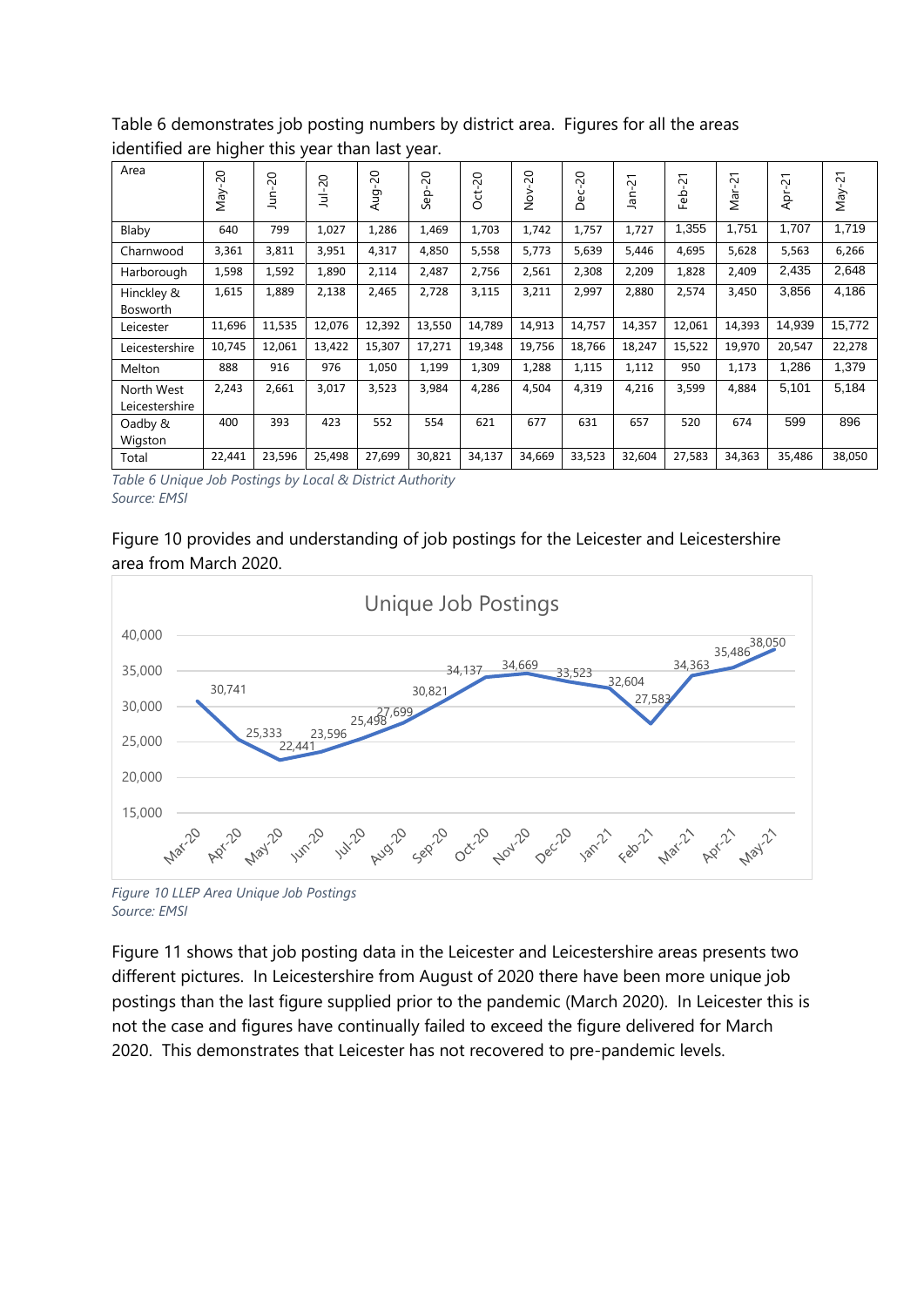

*Source: EMSI*

More detailed breakdowns of job postings by district are available from [brendan.brockway@llep.org.uk.](mailto:brendan.brockway@llep.org.uk)

# <span id="page-13-0"></span>6. Business Closures and Incorporations

Since the start of March 2020, 10,103 businesses have ceased trading in the Leicester and Leicestershire area. For the same period in 2019/20 the number was 8,464. This is a difference of 1,639 business closures.



*Figure 12 LLEP Area Dissolved or Liquidated Businesses Comparator Source: BVD Fame*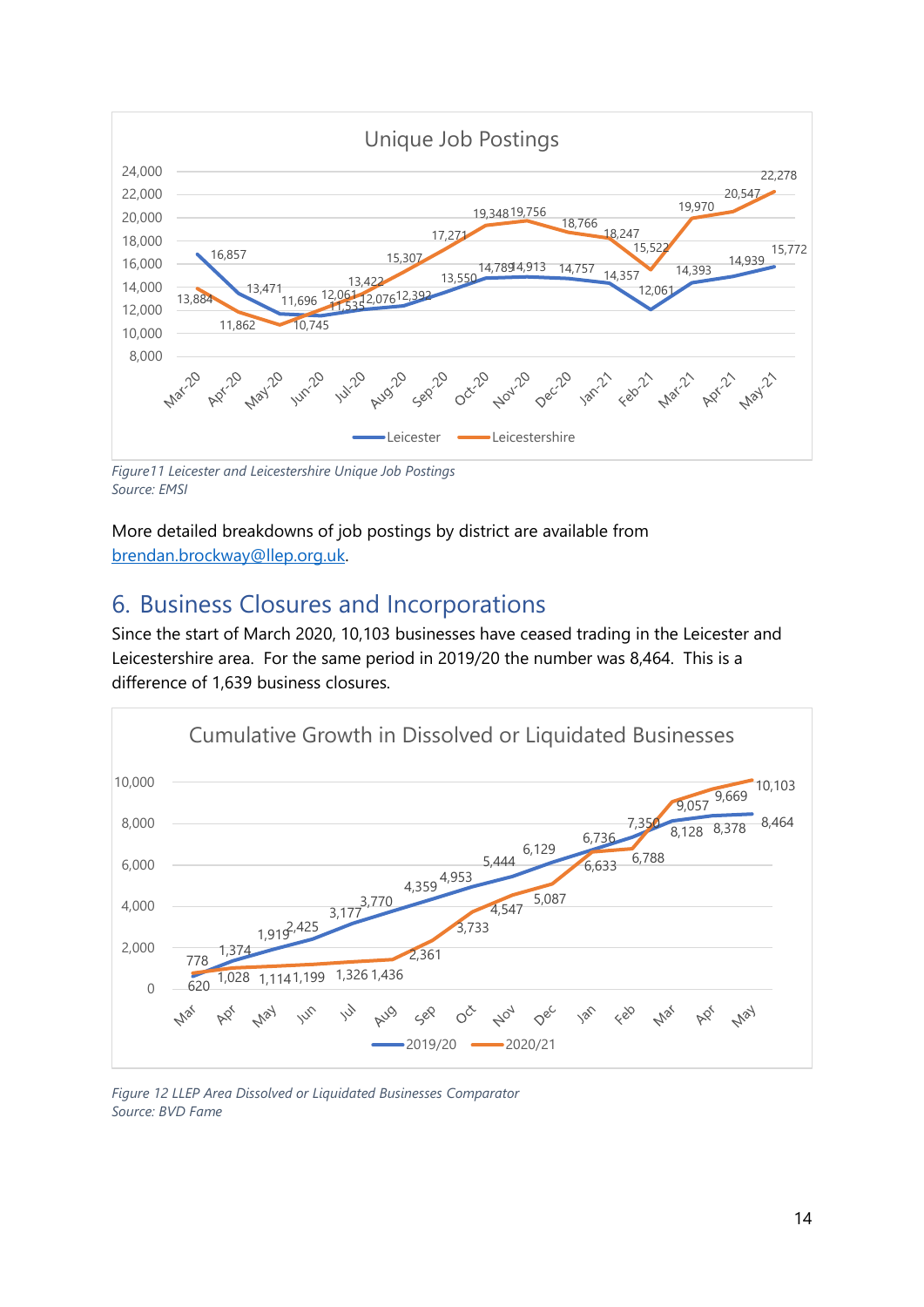In March 2020 there were 778 closures. In August the number had fallen to just 110. The fall in business closures can be attributed to those measures brought in by Government during lockdown.

Figures for September and October demonstrated steep rises in businesses failures. The rise in business failures reflected the proposed closure of measures that were brought in by the Government. However, these same measures were extended. Business failures went from a high of 1,372 in October to 814 in November. In December there was a further fall to 540. After a sharp increase in January (1,546) there was a steep fall in February (to 155). In March there was a significant rise to 2,251. The latest figure is 434. This along with the figure for April (610) mark falls in the number of business closures.

In 2021 there have been nearly 5,016 solved businesses. For the same period in 2020 the figure was nearly 2,335 and 2019 4,446.



*Figure 13 LLEP Areas Dissolved and Liquidated Businesses Monthly Comparator Source: BVD Fame*

Since the beginning of March 2020 14,760 businesses have been incorporated within the Leicester and Leicestershire area. Over the same period in 2019/20 13,668 businesses were incorporated. This is a difference of 1,072.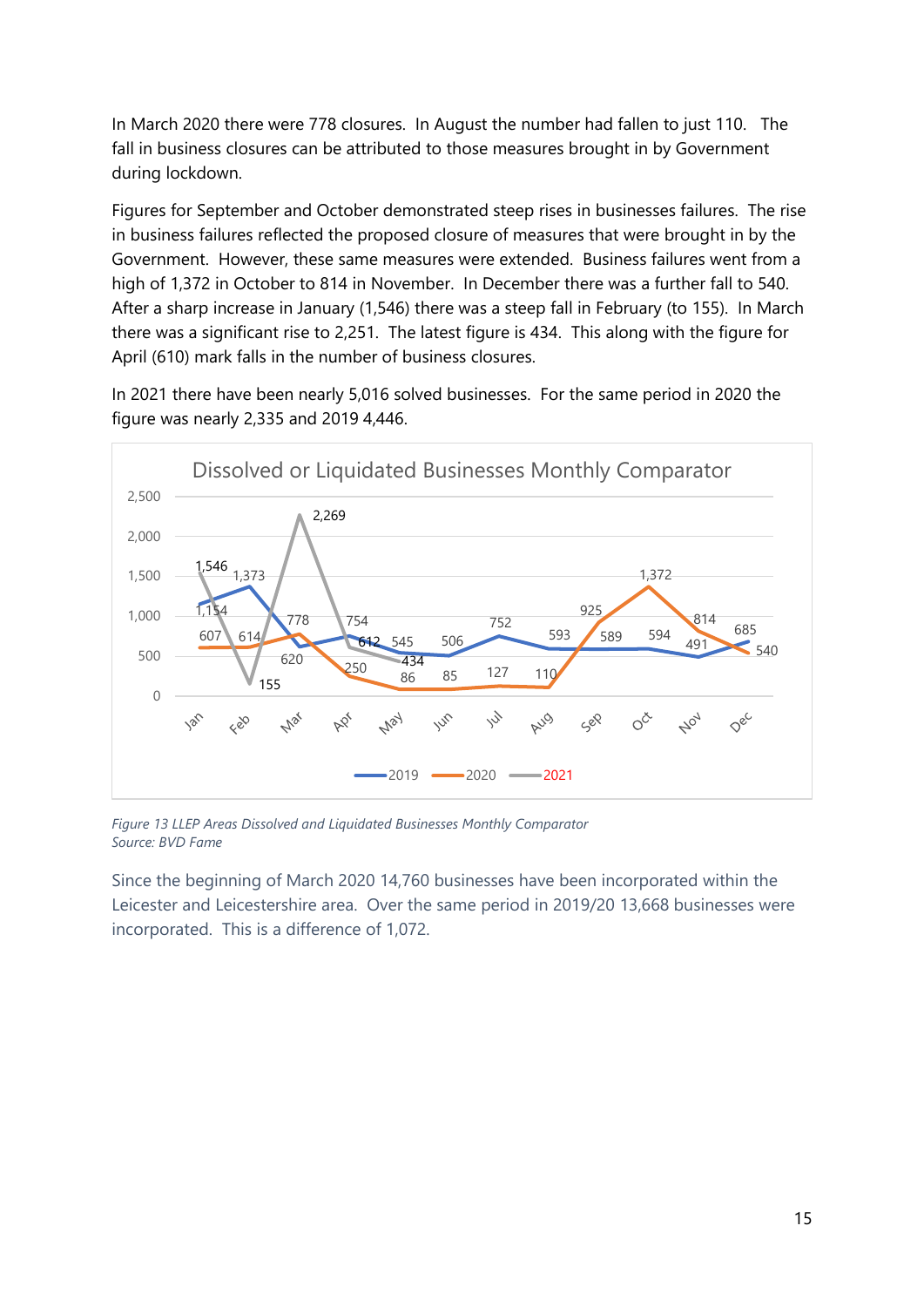

*Figure 14 LLEP Area Cumulative Growth in Incorporated Businesses Comparator Source: BVD Fame*

In October of 2020 1,261 businesses were in incorporated, in November 1,086 were incorporated. The number of incorporations fell significantly in December to 695. From January 2021 figures have remained static. The latest figure (May 2021) is 809. This is below the figure for the same period in 2020 and 2019.



*Figure 15 LLEP Area Incorporated Businesses Monthly Comparator Source: BVD Fame*

Table 7 demonstrates those sectors where there have been more than 10 business failures. For these same sectors the table also demonstrates the number of incorporations. Data contained in Table 7 is for May 2021. The data also helps to provide an understanding of the impact of the pandemic on business and how different sectors are reacting to it.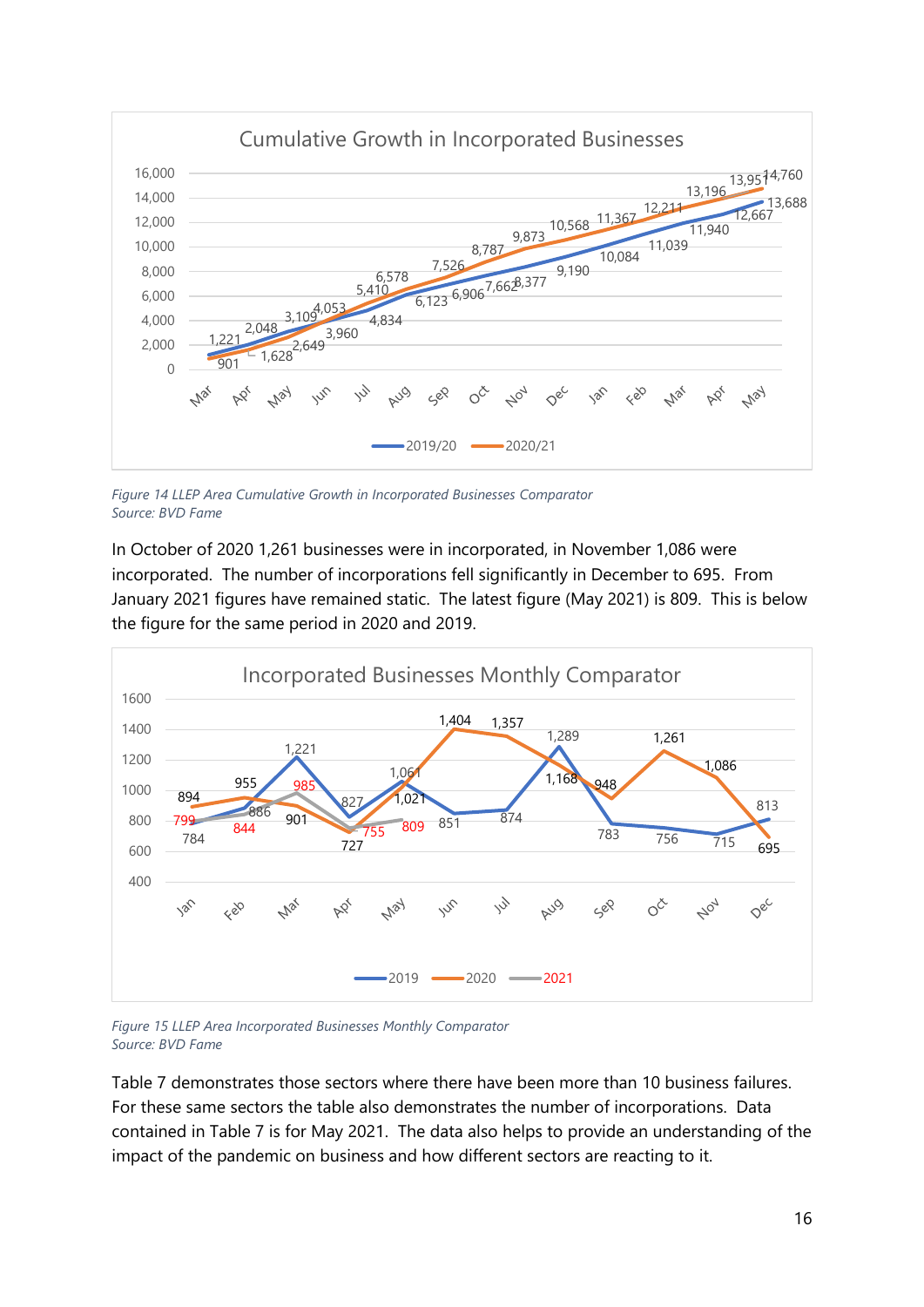|                                                                                  | Dissolved | %    | Incorporated   | %    |
|----------------------------------------------------------------------------------|-----------|------|----------------|------|
| 47 : Retail trade, except of motor vehicles and motorcycles                      | 110       | 13.6 | 35             | 8.1  |
| 68 : Real estate activities                                                      | 91        | 11.2 | 14             | 3.2  |
| 56 : Food and beverage service activities                                        | 70        | 8.7  | 14             | 3.2  |
| 43 : Specialised construction activities                                         | 48        | 5.9  | 24             | 5.5  |
| 46 : Wholesale trade, except of motor vehicles and motorcycles                   | 37        | 4.6  | 23             | 5.3  |
| 41 : Construction of buildings                                                   | 35        | 4.3  | 11             | 2.5  |
| 49 : Land transport and transport via pipelines                                  | 34        | 4.2  | 16             | 3.7  |
| 86 : Human health activities                                                     | 29        | 3.6  | 10             | 2.3  |
| 96 : Other personal service activities                                           | 25        | 3.1  | 18             | 4.1  |
| 64 : Financial service activities, except insurance and pension funding          | 21        | 2.6  | $\overline{4}$ | 0.9  |
| 85: Education                                                                    | 21        | 2.6  | 5              | 1.2  |
| 70 : Activities of head offices; management consultancy activities               | 20        | 2.5  | 28             | 6.5  |
| 62 : Computer programming, consultancy and related activities                    | 18        | 2.2  | 54             | 12.4 |
| 74 : Other professional, scientific and technical activities                     | 17        | 2.1  | 17             | 3.9  |
| 82 : Office administrative, office support and other business support activities | 17        | 2.1  | 30             | 6.9  |
| 45 : Wholesale and retail trade and repair of motor vehicles and motorcycles     | 16        | 2.0  | 6              | 1.4  |
| 81 : Services to buildings and landscape activities                              | 13        | 1.6  | $\overline{2}$ | 0.5  |
| 87 : Residential care activities                                                 | 12        | 1.5  | 4              | 0.9  |
| 93 : Sports activities and amusement and recreation activities                   | 11        | 1.4  | 6              | 1.4  |

*Table 7 LLEP Area Dissolved or Liquidated and Incorporated Businesses by Sector May 2021 Source: BVD Fame*

*Note: Latest figures were gained on the 17/06/2021 and they may be subject to some adjustment. Figures may also reflect delays in notification and processing of data returns to Companies House.*

# <span id="page-16-0"></span>7. Useful Links

### **LSR Online**

Leicestershire County Council is working in partnership with the LLEP to provide a single online portal for local economic data across Leicester, Leicestershire and Rutland. The [LSR](https://www.lsr-online.org/)  [Portal](https://www.lsr-online.org/) holds data across a wide range of economic indicators (in addition to other measures including health and wellbeing), the majority of which are available at district level.

### **Midlands Engine Economic Observatory**

The [Midlands Engine Economic Observatory](https://www.midlandsengine.org/observatory/) is an analytical function of the Midlands Engine,